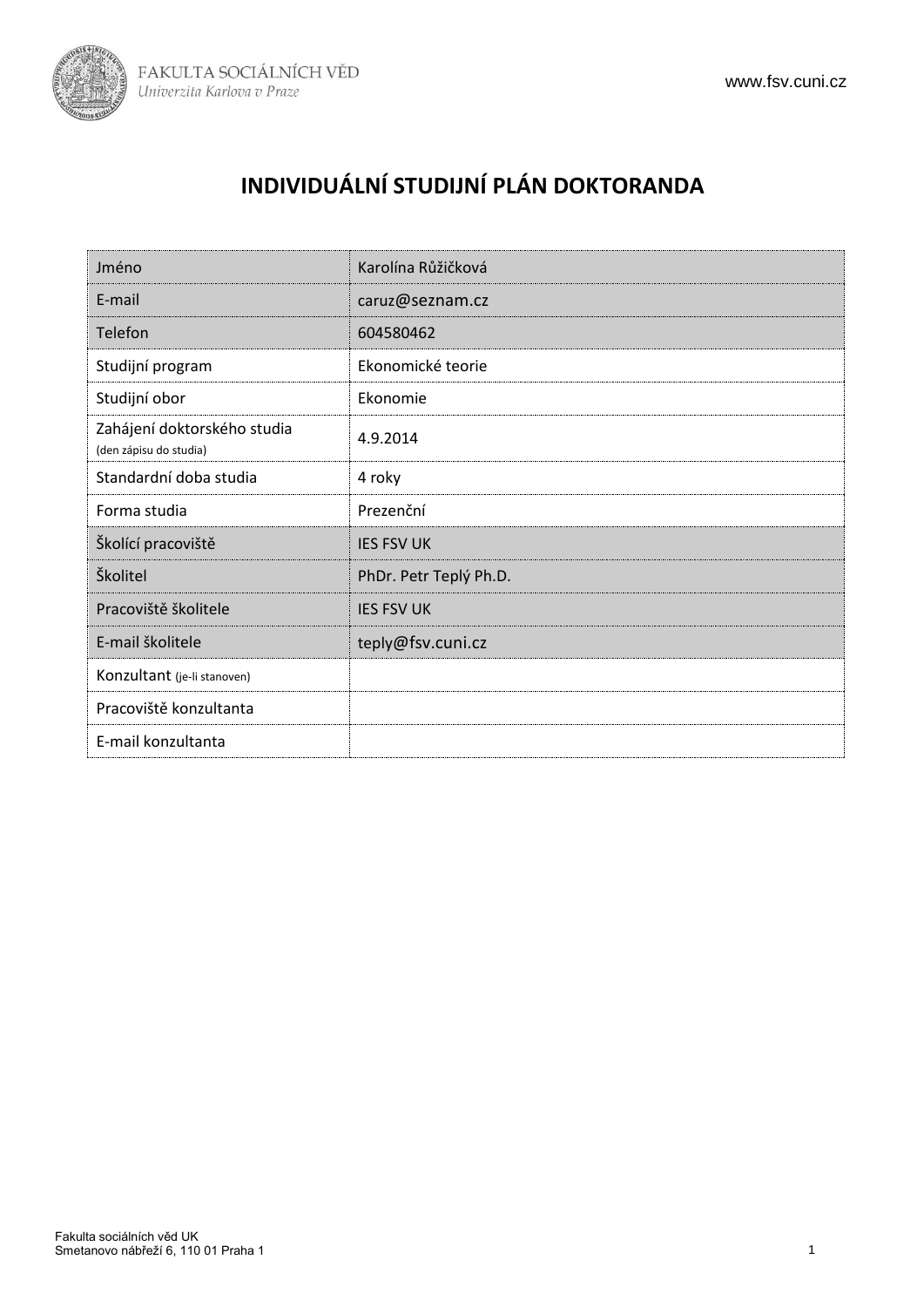#### **Téma doktorské disertační práce:**

#### **Banking fee and commission income – its determinants and impact on bank's profitability and risk**

#### **Synopse:**

Banking models have widely changed over last few decades. The technological development and widespread deregulation increased the competition among financial institutions which in turn led to decreased cost advantages of banks. As a result, the profitability of traditional activities of banks dropped which consequently led to an expansion of banking activities into non-traditional fee and commission bearing services. Since fee income represents the largest part of non-interest income earned by banks, it remains a major challenge for bank management to set and maintain an appropriate fee policy. However, solving for the optimal fee structure has yet to be accomplished in either the theoretical, or in actual, practice.

As the basis for the research we will use the outcomes of the diploma thesis written by the principal investigator and continue in the investigation of further questions that have arisen. We will extend the examined banks also on those outside the European Union as well as prolong the time periods entering the analysis, since the data set used in the diploma thesis was largely influenced by the financial crisis. We will also address the potential relationships that have arisen during the preparation of the diploma thesis but were not treated in depth such as the link between net fee and commission income to total income ratio (NFCI/TI) and profitability of banks in differently concentrated markets.

The aim of this research is to examine the common characteristics of banks that rely heavily on fee and other non-interest income. Besides the bank-specific features we will examine also external factors influencing the fee income strategy. More precisely, we will analyze the link between market concentration and fee income share as well as the link between used technologies in the given banking sector and bank's NFCI/TI.

Furthermore, the relationship between fee income share and different performance measures will be studied. Firstly, we will analyze the link between NFCI/TI and ROAE, ROAE, NIM and possibly EVA. Secondly, we will examine impact of income diversification on the riskiness of banks that will be measured by standard deviations of the previous measures (computed over time period  $t-5$  through t) as well as by Z-score, a widely used measure of insolvency risk. Thirdly, as the fee income may have at the same time increase or decrease both the profitability and the risk it is necessary to measure its impact on riskadjusted profitability. The measure will be constructed as the profitability divided by its own volatility. To control for potential nonlinearities we will include also NFCI/TI^2 as explanatory variable.

The main relationships will be examined separately for different bank types, because largely influences the choice of fee income share and also the performance. Moreover, from our previous research we know that market concentration influences the choice of income diversification. In general, banks in highly competitive markets exhibit higher shares of fee income. Therefore, we would like to study the impact of NFCI/TI on profitability in differently concentrated markets separately, since the effect needs not to be necessarily the same.

#### **Methodology:**

We will base our research on panel data covering at least 10 years period in order to prevent the distortion of the results by the financial crisis (2008-2009). For this purpose, we will also allow our model to have structural breaks in order to study the crisis period separately. The panel will be constructed primarily based on BankScope database. Generally, descriptive statistics and linear regressions will be employed.

The estimation equation representing our model for profitability, risk as well as for net fee and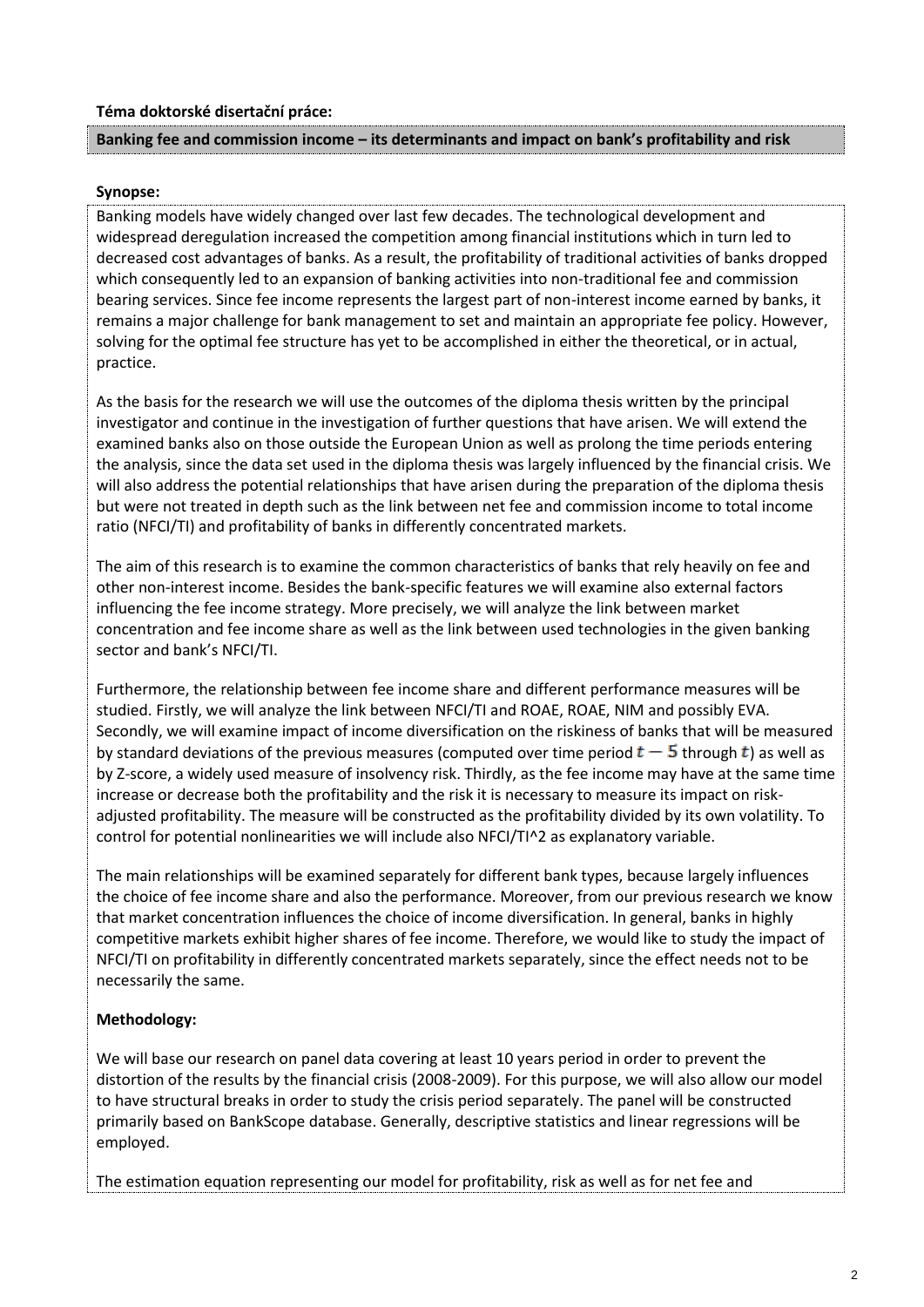commission income magnitude measures will be as follows:

$$
Y_{i,c,t} = \alpha + \beta Y_{i,c,t-1} + \gamma X_{i,c,t} + \delta Z_{c,t-1} + \epsilon W_{c,t} + \theta D_i + \vartheta T_t + (\mu_i + \nu_{i,c,t})
$$

where:

 $Y_{i, c, t}$  ...... individual bank's performance (profitability, risk as well as risk-adjusted profitability measures) or net fee and commission income share of bank  $\vec{i}$  in country  $\vec{c}$  at time  $t$  (dependent variable).

 $Y_{i,c,t-1}$ . performance or NFCI share of bank i in country c at time  $t-1$ , measured as above,

 $X_{i.e.,...}$  vector of bank-specific variables for bank i in country c at time t,

 $Z_{c,t-1}$  ... vector of country-specific variables for country c at time t,

 $W_{c,t}$  ...... vector of banking sector-specific variables for country  $c$  at time  $t$ ,

 $D_i$ .......... bank type dummy,

 $T_{\star}$  ......... time dummy,

 $\mu_i$  ......... unobserved bank-specific time-invariant effect,

 $v_{i,c,t}$  ..... disturbance term which is independent across banks.

Since we presume that both the profitability as well as NFCI/TI are persistent in time we will apply methodology suitable for dynamic panel data, namely System Generalized Method of Moments.

## **Základní literatura:**

**DeYoung R., Rice T.** (2004), *Noninterest Income and Financial Performance at U.S. Commercial Banks*, The Financial Review, Vol. 39, pp. 101-127

**DeYoung R., Roland K.P.** (1999), *Product Mix and Earnings Volatility at Commercial Banks: Evidence from* 

*a Degree of Leverage Model*, Working Paper Series, Federal Reserve Bank of Chicago http://citeseerx.ist.psu.edu/viewdoc/download?doi=10.1.1.194.4084&rep=rep1&type=pdf

**ECB** (2000), *EU banks' income structure* http://www.ecb.europa.eu/pub/pdf/other/eubkincen.pdf

**European Commission** (2009), *Data collection for prices of current accounts provided to consumers*, Final

Report, Van Dijk Management Consultants in partnership with Centre for European Policy Studies http://ec.europa.eu/consumers/strategy/docs/prices\_current\_accounts\_report\_en.pdf

**Gambacorta L. and van Rixtel A.** (2013), *Structural bank regulation initiatives: approaches and* 

*implications*, BIS Working Papers No 412 – Monetary and Economic Department.

**Hahm J.H.** (2008), *Determinants and Consequences of Non-Interest Income Diversification of Commercial* 

*Banks in OECD Countries*, Journal of International Economic Studies, Vol. 12, No. 1.

**Heffernan S. A. and Fu M.** (2010), *Determinants of Financial Performance in Chinese Banking*, Applied Financial Economics, Vol. 20 (20), pp. 1585–1600.

**Kim J. G. and Kim Y. J.** (2010), *Noninterest income and financial performance at South Korea banks* [http://www.apeaweb.org/confer/hk10/papers/kim\\_jingun.pdf](http://www.apeaweb.org/confer/hk10/papers/kim_jingun.pdf)

**Köhler M.** (2013), *Does non-interest income make banks more risky? Retail- versus investment-oriented banks*, Deutsche Bundesbank, Discussion Paper No 17

**Lepetit L., Nys E., Rous P., Tarazi A.** (2005), *Product diversification in the European banking industry: Risk and loan pricing implications*, Working paper series <http://ssrn.com/abstract=873490> o[r http://dx.doi.org/10.2139/ssrn.873490](http://dx.doi.org/10.2139/ssrn.873490)

**Mercieca S., Schaeck K., and Wolfe S.** (2007), *Small European banks: Benefits from diversification?*, Journal of Banking and Finance, Vol. 31, pp. 1975–1998.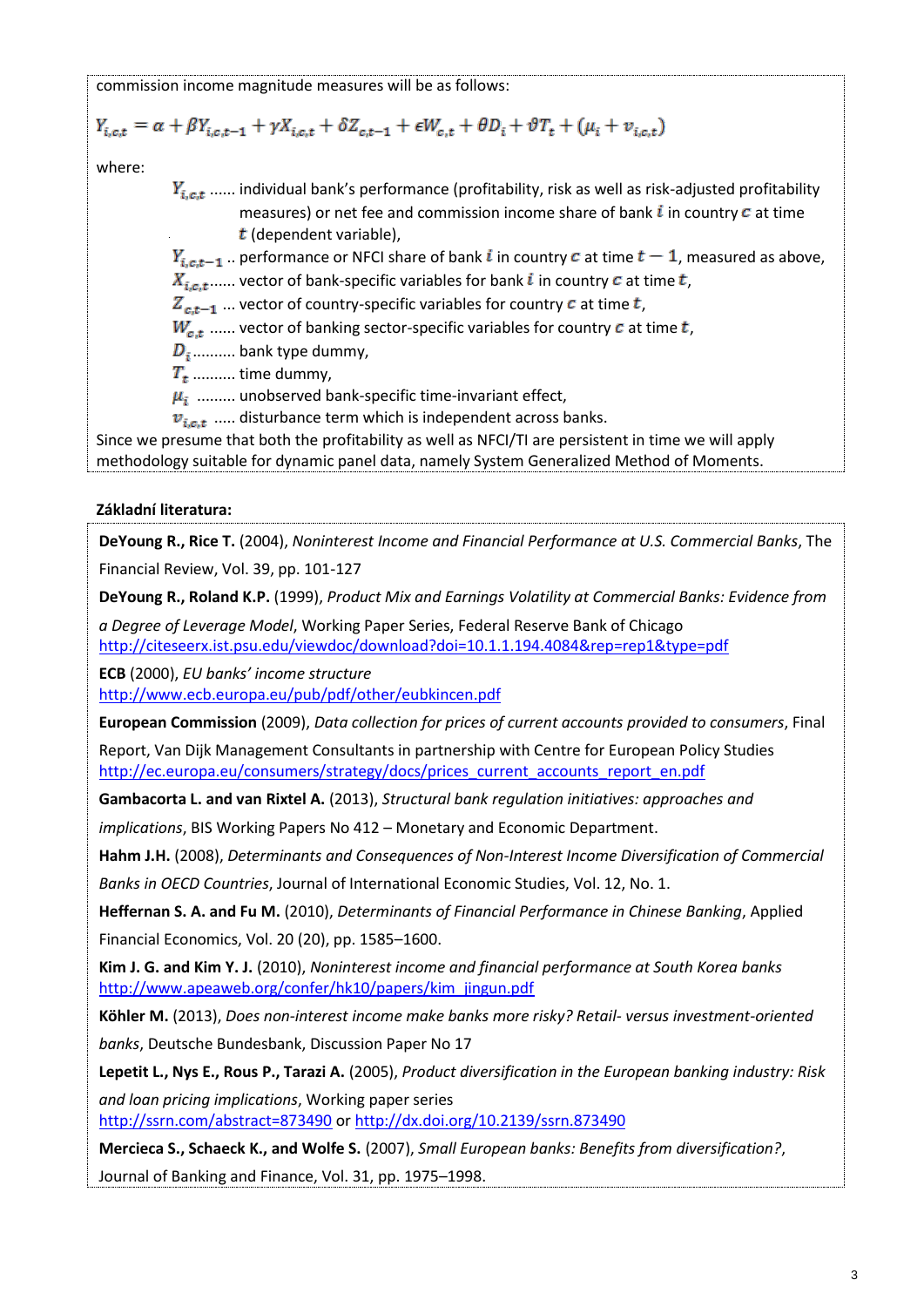**Moshirian F., Sahgal S., Zhang B.** (2011), *Non-interest Income and Systematic Risk: The Role of* 

*Concentration*, Australian School of Business, University of New South Wales [http://www.newyorkfed.org/research/conference/2011/global\\_sys\\_risk/Non](http://www.newyorkfed.org/research/conference/2011/global_sys_risk/Non-interest_income_and_systemic_risk.pdf)interest income and systemic risk.pdf

**Odesanmi S. and Wolfe S.** (2007), *Revenue diversification and insolvency risk: Evidence from banks in emerging economies*, University of Southampton

[http://www.cass.city.ac.uk/\\_\\_data/assets/pdf\\_file/0007/76921/Odesanmi-97-FINAL.pdf](http://www.cass.city.ac.uk/__data/assets/pdf_file/0007/76921/Odesanmi-97-FINAL.pdf)

**Rogers K., Sinkey J.F.** (1999), *An analysis of nontraditional activities at U.S. commercial banks,* Review of Financial Economics, Vol. 8, No. 1, pp. 25-39

**Roodman D.** (2006), *How to Do xtabond2: An Introduction to "Difference" and "System" GMM in Stata*, Working Paper, No. 103, Centre for Global Development.

**Sanya S., Wolfe S.** (2011), *Can Banks in Emerging Economies Benefit from Revenue Diversification?*, Journal of Financial Services Research, Vol. 40, pp. 79-101

**Smith R., Staikouras C., Wood G.** (2003), *Non-interest income and total income stability, Bank of England*, Working Paper no. 198

**Stiroh K.J.** (2002), *Diversification in Banking Is Noninterest Income the Answer?*, Journal of Money, Credit, and Banking 36, No. 5, pp. 853-82

**Wooldridge J.M.** (2002), *Econometric Analysis of Cross Section and Panel Data*, MIT Press, Cambridge.

## **Forma a rozsah práce:**

Dizertační práce bude mít rozsah přibližně 150 stran a bude sestávat z jednotlivých článků (viz níže).

## **Časový plán zpracování disertační práce:**

## 1. **rok studia:**

Práce na prvním disertačním článku. Publikace v IES WP.

## 2. **rok studia:**

Dokončení prvního disertačního článku a jeho publikace (v Economic Systems, Prague Economic Papers nebo Czech Journal of Economics and Finance), práce na druhém článku.

## 3. **rok studia:**

Publikace druhého článku a práce na třetím článku.

## 4. **rok studia:**

Publikace třetího článku a finalizace závěrů. Obhajoba finální disertační práce.

| Plánovaný termín státní doktorské zkoušky:  | Listopad 2016 |
|---------------------------------------------|---------------|
| Plánovaný termín malé obhajoby:             | Listopad 2017 |
| Plánovaný termín obhajoby disertační práce: | Květen 2018   |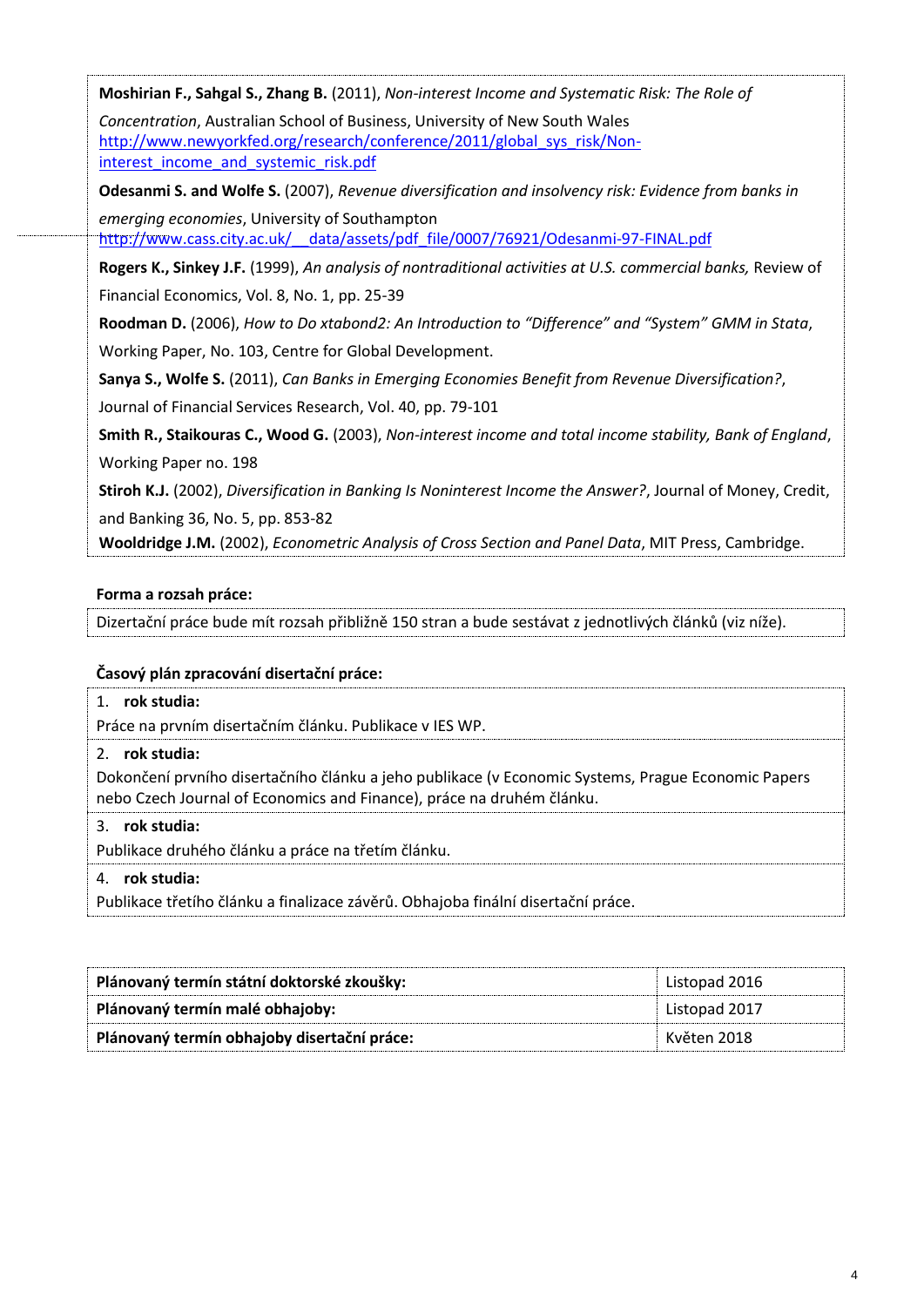#### **Publikace:**

#### **Publikační výstupy nutné pro přistoupení k obhajobě a státní doktorské zkoušce:**

Do konce 3. Ročníku se přihlásím ke státní doktorské zkoušce (SDZ) tak, abych nejdéle do 4. Ročníku SDZ složil/a. Současně nejdéle dva měsíce před termínem SDZ dodám všechny materiály prokazující splnění podmínek připuštění k SDZ, tj. mít publikovaný či přijatý k publikování (v takovém případě dodám postprint a dobře ověřitelné potvrzení o přijetí publikace) alespoň jeden vědecký článek v časopise zařazeném v databázi Scopus (či v časopise s nenulovým impakt faktorem z databází SSCI, SCI) a alespoň jeden vědecký článek v sérii alespoň na úrovni IES Working Papers Series, dále dvě grantové aktivity, alespoň čtyři semestry splněných doktorských seminářů a alespoň čtyři "teaching assistantships" v rámci alespoň dvou rozdílných předmětů.

V době podání přihlášky k velké obhajobě disertační práce se zavazuji mít publikované či přijaté k publikování alespoň dva vědecké články. Alespoň dva z nich ve vědeckých časopisech v databázi Scopus (či v časopisech s nenulovým impakt faktorem z databází SSCI, SCI).

Pouze články přijaté k publikaci v době, kdy student studuje doktorát na IES, splní tyto podmínky. Všechny články musí být afilovány k IES FSV UK. Pouze články v odvětví Economics, Finance a úzce související budou uznány.

## **1. rok studia:**

Publikace IES WP s předpokládaným názvem "Similarities of Czech and other European banks in terms of fee income magnitude and performance". Tento článek bude společným článkem s vedoucím diplomové práce PhDr. Petrem Teplým, Ph.D.

Zaslání příspěvku do časopisu v databázi Scopus. Článek bude zaslán do některého z následujících časopisů: Economic Systems, Prague Economic Papers nebo Czech Journal of Economics and Finance.

## 2. **rok studia:**

Publikace prvního článku s předpokládaným názvem: "Similarities of Czech and other European banks in terms of fee income magnitude and performance" v jednom z následujících časopisů: Economic Systems, Prague Economic Papers nebo Czech Journal of Economics and Finance.

## 3. **rok studia:**

Publikace článku "The impact of market concentration on fee income strategy in different types of European banks".

## 4. **rok studia:**

Publikace článku: "Does the banks' performance react on fee income magnitude differently in lowly and highly concentrated markets?".

## **Zkoušky, předměty** (kód / název / semestr / forma ukončení)**:**

| 1. rok studia:                                         |
|--------------------------------------------------------|
| ZS: JED209 Economics and Law in Banking and Finance    |
| LS: JED210 Economics and Law in Banking and Finance    |
| 2. rok studia:                                         |
| ZS: JED209 Economics and Law in Banking and Finance    |
| LS: JED210 Economics and Law in Banking and Finance    |
| 3. rok studia:                                         |
| ZS: JED109 Alternative Approaches to Economic Modeling |
| LS: JED110 Alternative Approaches to Economic Modeling |
| 4. rok studia:                                         |
| ZS: JED109 Alternative Approaches to Economic Modeling |
| LS: JED110 Alternative Approaches to Economic Modeling |
|                                                        |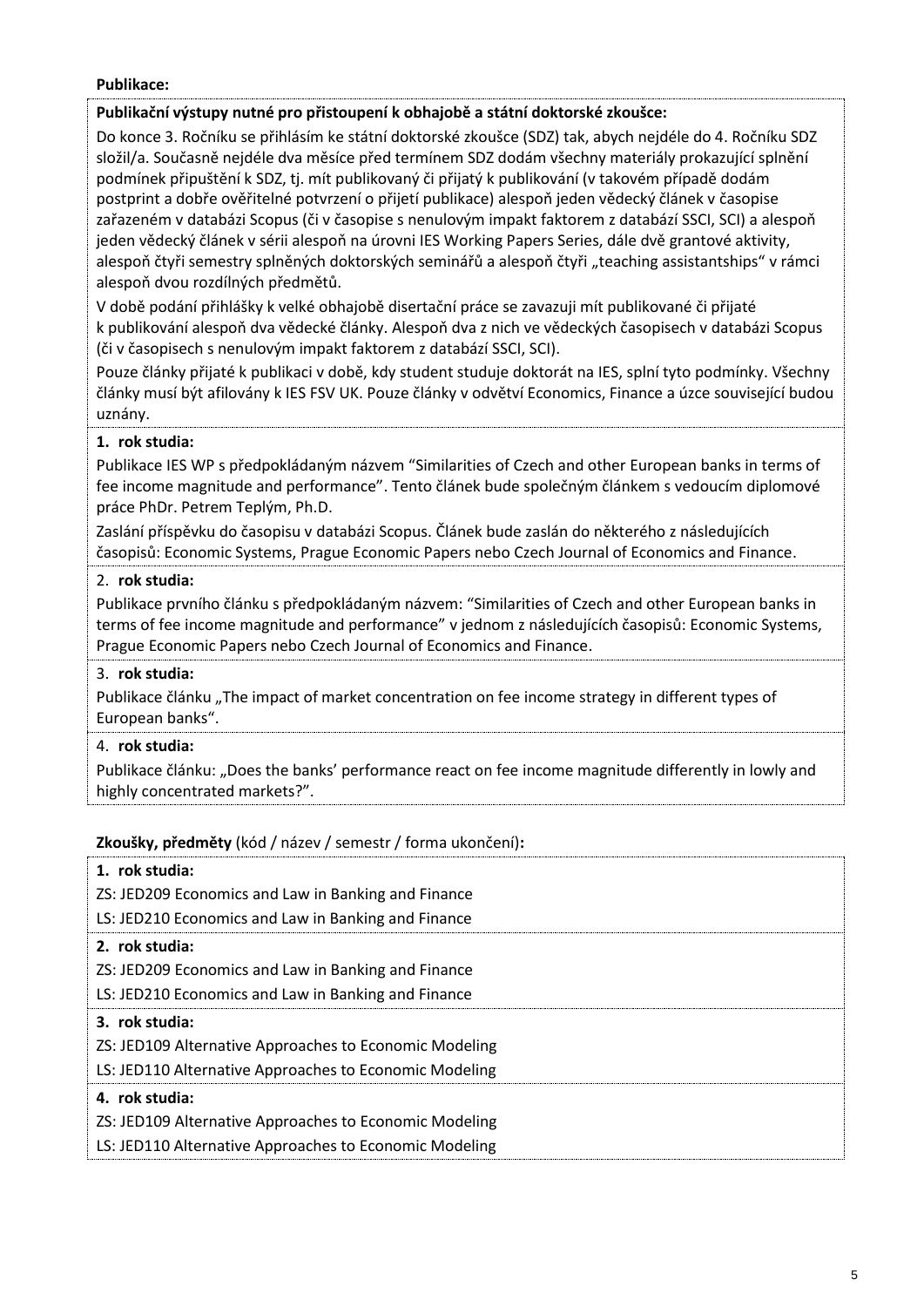## **Stáže a studijní pobyty:**

Momentálně neplánuji.

V případě studijního pobytu se předem omluvím koordinátorovi obhajob z neúčasti na obhajobách doktorských studentů, aby má neúčast mohla být omluvena. Současně v předstihu zažádám Oborovou radu o případné uznání studijních povinností, které plánuji během pobytu splnit.

#### **Grantové aktivity:**

V 1. roce studia: Přihláška do soutěže Grantové agentury UK. V případě neúspěchu budu podávat přihlášku v dalších letech studia.

#### **Konference:**

Do konce čtvrtého ročníku se aktivně zúčastním alespoň dvou mezinárodních konferencí.

#### **Další:**

Po celou dobu studia se budu podílet na oponování bakalářských a diplomových prací.

Do 31. 5. každého akademického roku odevzdám vyplněný a školitelem podepsaný formulář Hodnocení doktoranda a vyplněný a školitelem podepsaný formulář Dodatek k individuálnímu studijnímu plánu, ve kterém upřesním průběh doktorského studia v následujícím akademickém roce.

Navštívím alespoň 50 % obhajob dizertačních prací konaných na IES FSV UK.

Výuka ZS 2014/2015: JEM032 Banking Výuka LS 2014/2015, 2015/2016, 2016/2017, 2017/2018: vedení jednoho semináře za semestr.